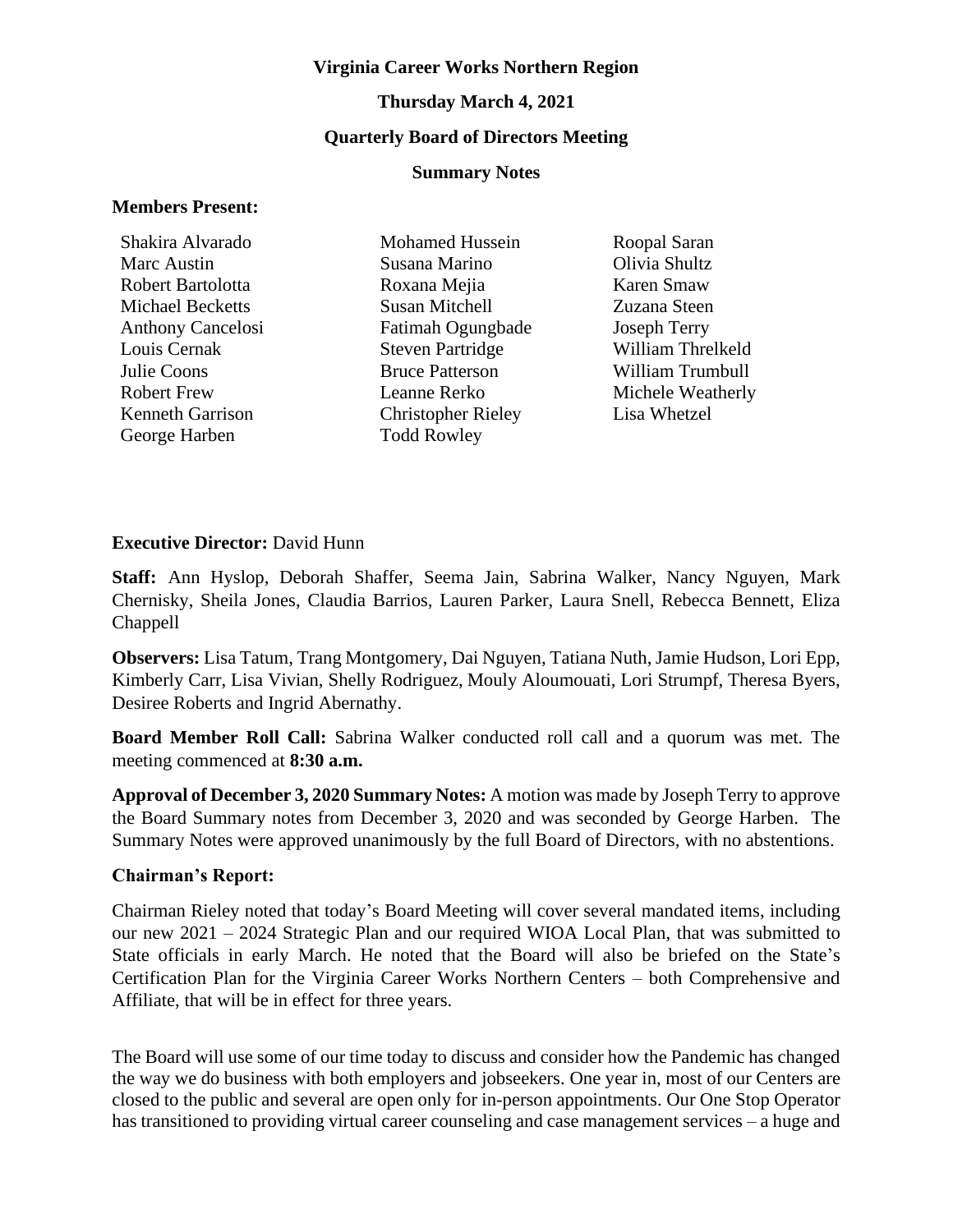successful transition that occurred very fast. Yet, I am concerned that not all jobseekers who need are assistance are able to find us. Moreover, the Pandemic has opened new funding streams to us for expanded services, such as the CARES Act funding with Prince William County, the City of Manassas, and the City of Manassas Park. Yet, other funding streams have closed, such as our contract with the Fairfax County Sheriff's Office to run the Employment Center at the Fairfax County Jail – funding was halted because there are so few jail inmates at the Alternative Incarceration Branch ready to work. We hope to open that Center again as the Pandemic fades.

The Pandemic has brought new Partners to the Virginia Career Works Northern region. Just this week, the City of Manassas Department of Economic Development has asked VCW Northern and SkillSource to coordinate their new strategic initiative to have every City resident earn at least a high school degree. For a city of over 40,000 residents, Census data suggests that there are over 7,000 adults 25 years or older, without a high school degree. The City of Manassas, with VCW Northern and SkillSource, will reach out to resident and enroll them online with Prince William County Schools Adult Education – the primary GED provider in their part of the region. I view this strategy as a remarkable effort and am pleased that we are part of it.

This week as well, SkillSource is working with State officials and Fairfax County Public Health Officials to convey new Federal Dislocated Worker COVID Pandemic grant funds to the Health Department to hire new Community Health Workers for their COVID Health Equity Initiative – that funding will likely be \$500,000 for the next year.

The Board will conclude our meeting this morning with a rare highlight – a very successful training and job placement event involving our second jail Center at the Prince William – Manassas Adult Detention Center and one of our Board Member Organizations, the Heavy Construction Contractors Association (HCCA).

Mr. Rieley then asked for Committee Report Updates, as follows

**Quality Assurance Committee:** Robert Bartolotta reported for the Quality Assurance Committee.

- There are currently 64 approved Eligible Training Providers in Area #11.
- VCWN recently worked with the Virginia Department of Labor and Industry to add a new Application Developer Registered Apprenticeship program through Smoothstack to the Virginia Eligible Training Provider List.
- Most, if not all, of the Area #11 Eligible Training Providers have reported that they are back to normal operating status, whether they are delivering training virtually, in-person following CDC guidelines, or a hybrid option of both.

**Youth Committee:** Roopal Saran reported for the Youth Committee.

- The last meeting of the Youth Committee convened on December 8, 2020.
- As of December 1, 2020, the Northern Virginia WIOA Youth Program was at 91 enrollments, and currently at 100% Out of School Youth enrollments, as well as the pros and cons of moving to virtual services.
- The Committee reviewed the continued impact of the COVID-19 pandemic on Youth Program services, including the challenges it has posed to enrollments and the requirement to spend 20% of expenditures on Youth work experiences.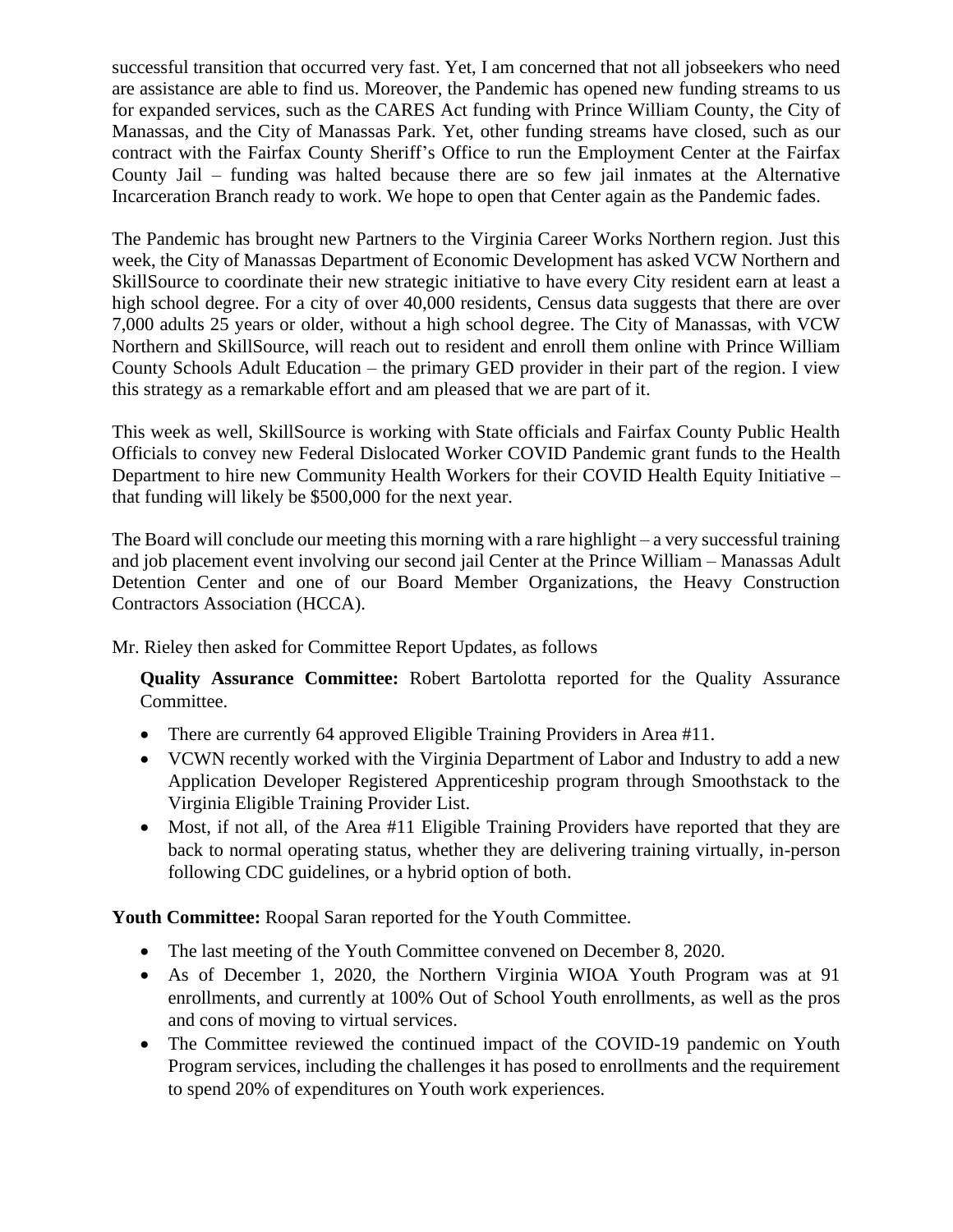- VCWN's request to the State to add the National Retail Federation certification back as an eligible training was approved.
- The Committee approved increasing the WIOA Youth Work Experience Rate, which will now take effect in May 2021, following the State's increase of the Minimum Wage rate.

**The** *SkillSource* **Group, Inc. (SSG) Board of Directors**: Hector Velez reported for the *SSG*  Board of Directors. Since the Virginia Career Works Northern Board meeting in December 2020, the SSG Board of Directors and its Executive Committee have met and acted on the following items:

• The Board approved the 2019-2020 IRS Form 990. Our Form 990 was submitted to the IRS and a variety of regulatory agencies at the Federal and State level.

• The Board reviewed and approved a Revised FY 2021 Budget for The *SkillSource* Group, Inc. The Revised Budget included 1) an extension of Wagner-Peyser funding from the Virginia Employment Commission to continue offering workforce services at the Virginia Career Works Prince William Center from January – March 2021, totaling \$57,424, 2) Additional Federal CARES Act funding awarded to Fairfax County Government from the Commonwealth of Virginia, totaling \$45,000, and 3) \$215,000 in Dislocated Worker COVID-19 Pandemic funding from the Virginia Community College System.

• In January 2021, The Executive Committee of the Board approved multiple Incumbent Worker Training contracts totaling \$38,339 for the following local companies: IBM, Ennis Electric, The Washington Post, Kreative Technologies, LLC, and SYSUSA, Inc. We expect 20 incumbent workers to be trained with these funds.

• The Board approved and finalized the FY 2020 Audit and Uniform Guidance, as prepared by our independent audit firm, RRF, CPAs and Advisors. I am pleased to share that our Audit and Uniform Guidance was clear, with no management recommendations.

• I am pleased to share that The SkillSource Group, Inc. has been designated 2021 Platinum Status by GuideStar, the online directory of non-profit organizations through the United States. The Platinum designation represents the highest level of organizational transparency that can be achieved.

• The *SkillSource* Group Board of Directors will next meet on March 19th

# **Necessary Board Actions Aligned with Approved 2017-2020 Strategic Priorities**

## **Become a Thought Leader for Workforce Development**

# **Review of Final 2021 – 2024 Virginia Career Works Northern Strategic Plan**

The VCW Northern Board Consultant, Lori Strumpf, provided a brief update on the Board's Strategic Planning Work Group and its meetings and outcomes to date.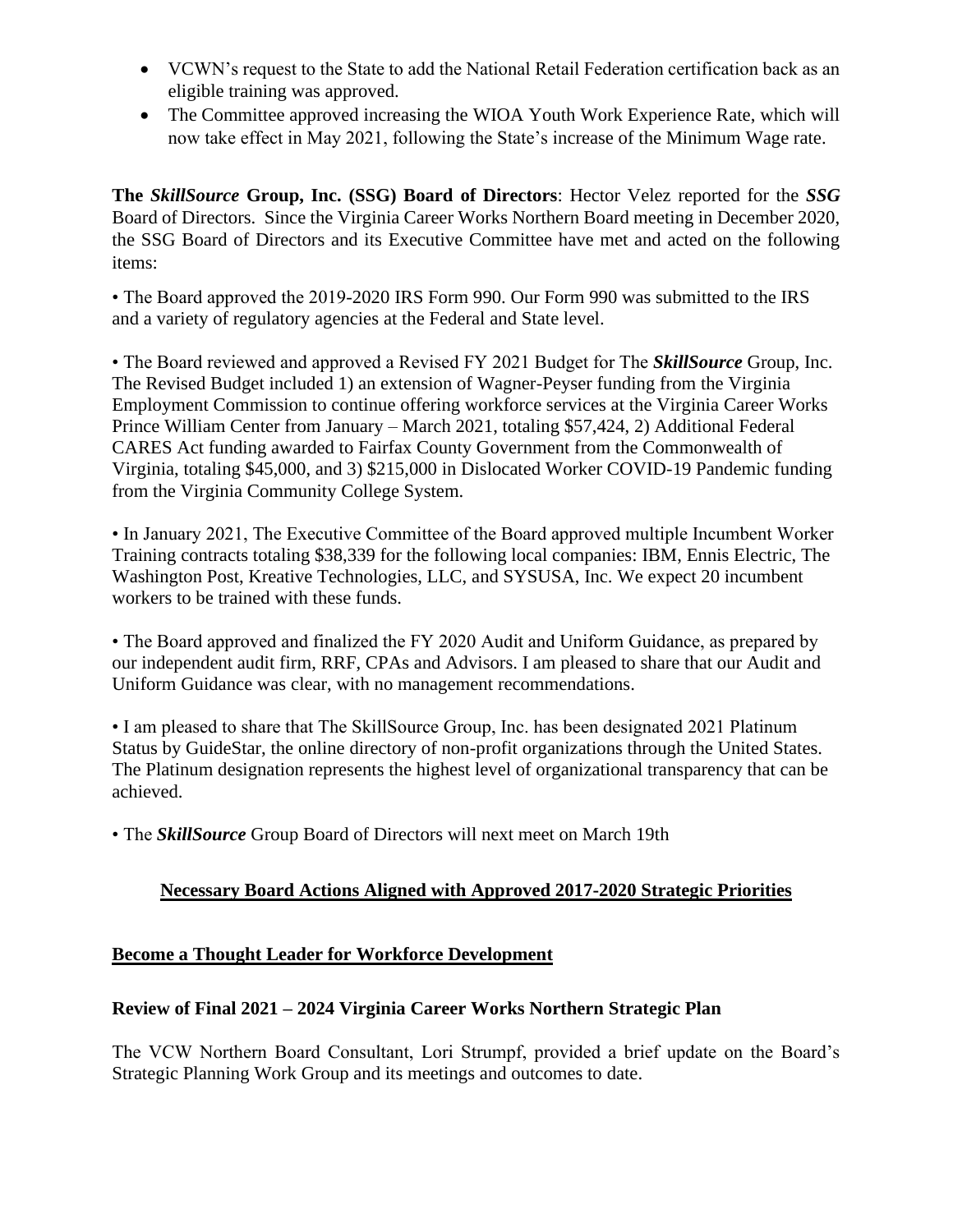A motion was made by Louis Cernak and seconded by Susana Marino for the final review of the 2021-2024 Virginia Career Works Northern Strategic Plan. The motion was unanimously approved by the full Board of Directors, with no abstentions.

## **Impact of COVID Pandemic on Virginia Career Works Centers and Operations**

David Hunn gave an update on current impacts of the Pandemic on Virginia Career Works Centers and operations. He shared the VCW Northern Region map and gave updates on what the reopening plan may look like moving forward. Mr. Hunn also shared the current process of finding a new location for a VCWN Center.

# **Expand Talent Pipeline of Youth and Adults for Business**

# **Overview of Final 2021 – 2024 VCW Northern Local Plan (Submitted to State)**

Seema Jain gave presentation on the four-year action plan designed to develop, align, and integrate service delivery strategies and to support the State's vision and strategic and operational goals. Local plans must be consistent with Virginia's Combined State Plan, which was recently approved by the U.S. Department of Labor.

Federal WIOA law requires each LWDB develop and submit to the Governor a comprehensive four-year local plan, in partnership with the CLEOs. The goal is to move beyond simply just complying to WIOA guidelines, but to formulate a more meaningful strategic planning approach for the local workforce system. A local workforce area must align with the state's vision and planned activities across its workforce system.

Every 4 years, the LWDB will develop a new Local Plan. At the end of the first 2-year period of the 4-year local plan, each Local WDB, in partnership with the CLEOs, must review the local plan and prepare and submit modifications to the local plan. The Northern Virginia CLEO, Chairman Jeff McKay, approved the Local Plan prior to public posting on February 1, 2021.

The Plan was publicly posted on the VCW Northern website from February 1-February 24, 2021, allowing for public review and comments. Advertisements were placed in the Washington Post for multiple weeks. No public comments were received. It was submitted to the State on March 1, 2021 and can be accessed online.

This plan involves:

- More forward thinking greater focus not only on operational strategies related to the administration of WIOA programs, but also looking more strategically at partnerships and interagency collaboration.
- Examining strengths and weaknesses of the local workforce system.
- How measurable results and performance will be achieved, and a process for continuous improvement, transparency and accountability.

VCWN's Local plan is also in alignment with the State's Strategic Goals. Seema presented each Local Plan section (1-5) and what it entails.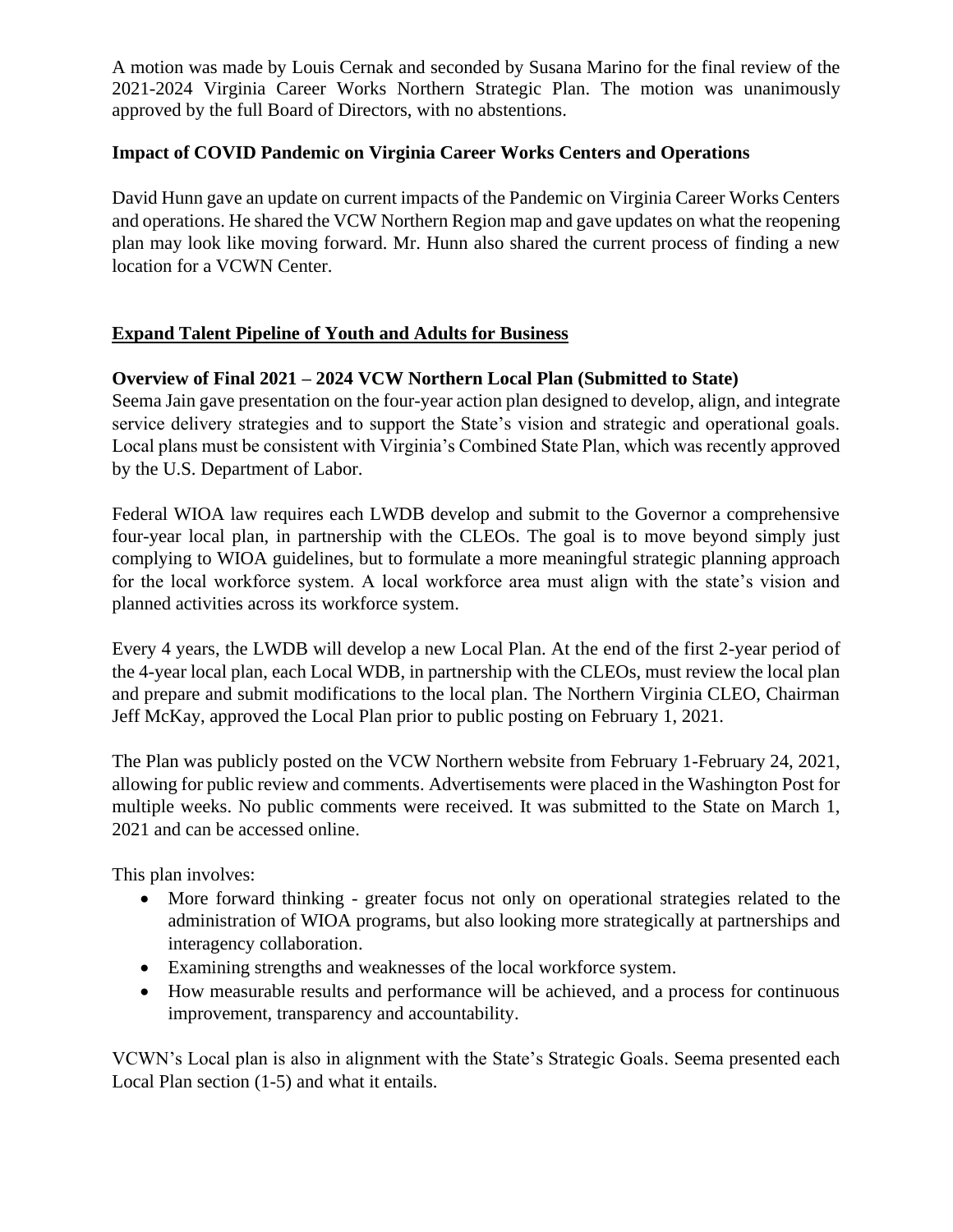# **2021 State Certification of Virginia Career Works Northern Job Centers**

Seema Jain gave a presentation on Virginia Career Works- Northern Centers 2021 state Certification. The purpose of State certification is to ensure center's consistent delivery of services, ensure continuous improvement, evaluate effectiveness, and eligibility for One-Stop Infrastructure funding.

Seema reviewed the requirements for certification:

- The Virginia Board of Workforce Development must review certification criteria every 2 years
- Each Local Workforce Area must have at least one certified Comprehensive One-Stop **Center**
- Must certify Comprehensive and Affiliate Centers every 3 years

Seema noted that Area #11(VCWN) has one Comprehensive Center and five Affiliate Centers.

The criteria for certification are as follows:

- Evaluations of Effectiveness (18 factors)
- Evaluations of physical and programmatic accessibility (12 factors)
- Continuous Improvement (3 factors)
- **Quality Assurance (5 factors)**
- Center rated "Meets" or "Not Meets" on each factor.
- Center must be rated "Meets" on all factors to be certified.

The certification process will take place February 2021 – May 2021. During this time a Center Certification Team (CCT) will be appointed. Area 11's CCT is led by Lori Strumpf and comprised of VCWN Board members and staff. The CCT will conduct virtual desk reviews and virtual visits/interviews. Interviews must include Center Manager, EO Officer, random sample of at least 20% of frontline staff.

After the interviews the CCT shall determine as a group if the One-Stop Center has met all criteria. Evidence must be documented on Certification Application and a written determination must be submitted within 30 days of completing review. CCT will submit documentation and recommendation to the VCWN Board. The VCWN Board will approve recommendation at the June 3rd Board Meeting and will send recommendation to the Chief Local Elected Official for final approval. All documentation must be submitted to VCCS by June 30, 2021.

## **Expand Strategic Partnerships Across Northern Virginia to Accomplish Our Goals**

## **Highlights of Unique Jail – Training Partnership Leading to Infrastructure Employment**

Ann Hyslop and Mouly Aloumouati gave a presentation on the SSG Grant award of \$194K for EEI grant to replicate jail-based Employment Center and services from Fairfax County Jail to the Prince William-Manassas Regional Adult Detention Center. Grant ends: June 30, 2021. The goal is to provide workforce training and job placement support essential to reentry for pre and post release offenders.